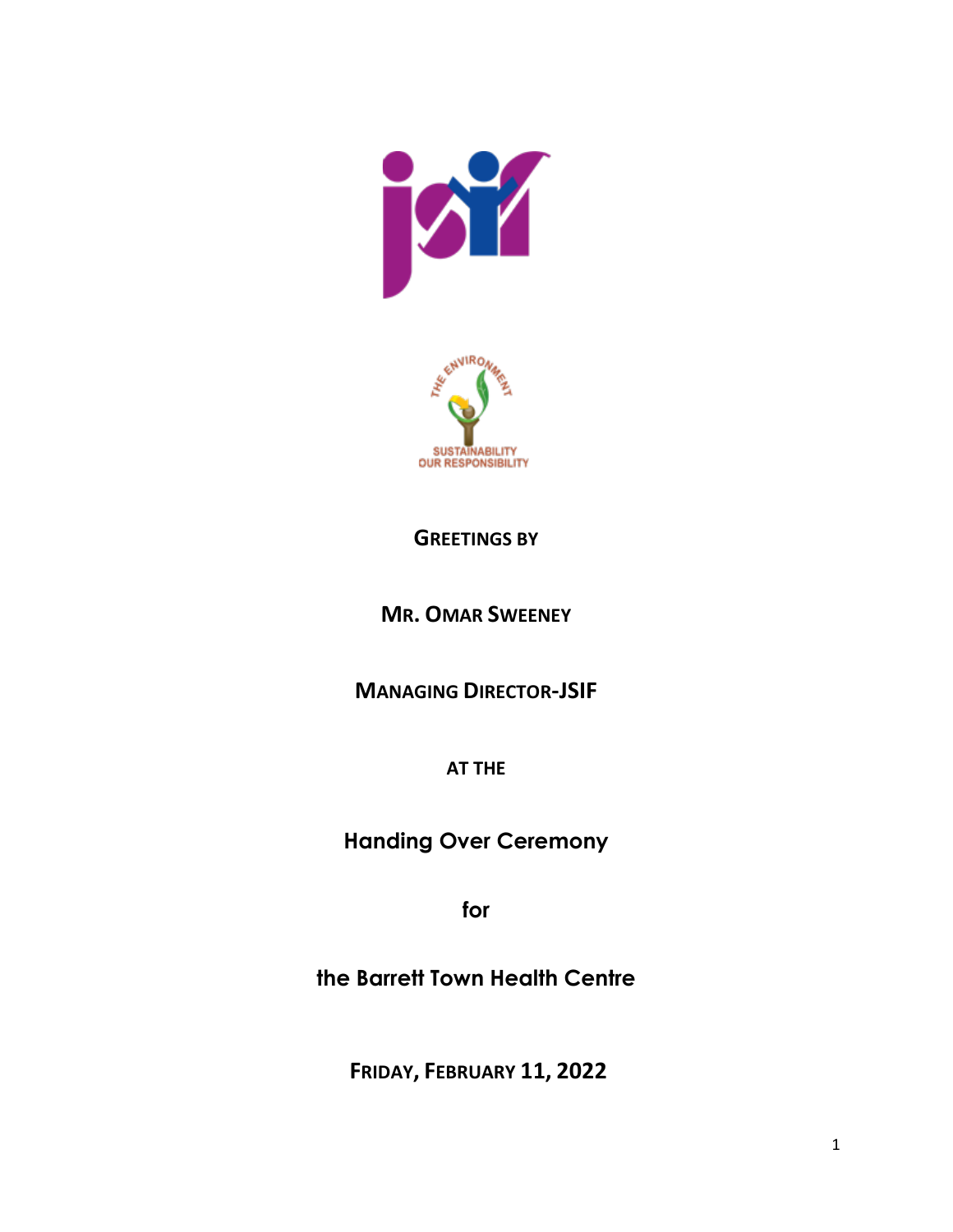## Salutations:

- Master of Ceremonies Mrs. Marline Stephenson Dalley
- Hon. Edmund Bartlett, Minister of Tourism, and Member of Parliament, St. James East Central,
- Her Excellency, Ambassador Marianne Van Steen, Head of the European Union Delegation to Jamaica,
- His Worship the Mayor of Montego Bay, Councillor. Leeroy Williams,
- Bishop the Hon. Conrad Pitkin Custos Rotulorum for St James,
- Dr. Wayne Henry Board Chairman of the Jamaica Social Investment Fund, and Director General for the Planning Institute of Jamaica,
- Mr. Eric Clarke, Chairman, Western Regional Health Authority
- St. Andrade Sinclair, Regional Director, Western Regional Health Authority
- Mr. Lennox Wallace, Acting Parish Manager, St. James Health Department
- Ms. Audrey Gillings, Senior Public Health Nurse, St. James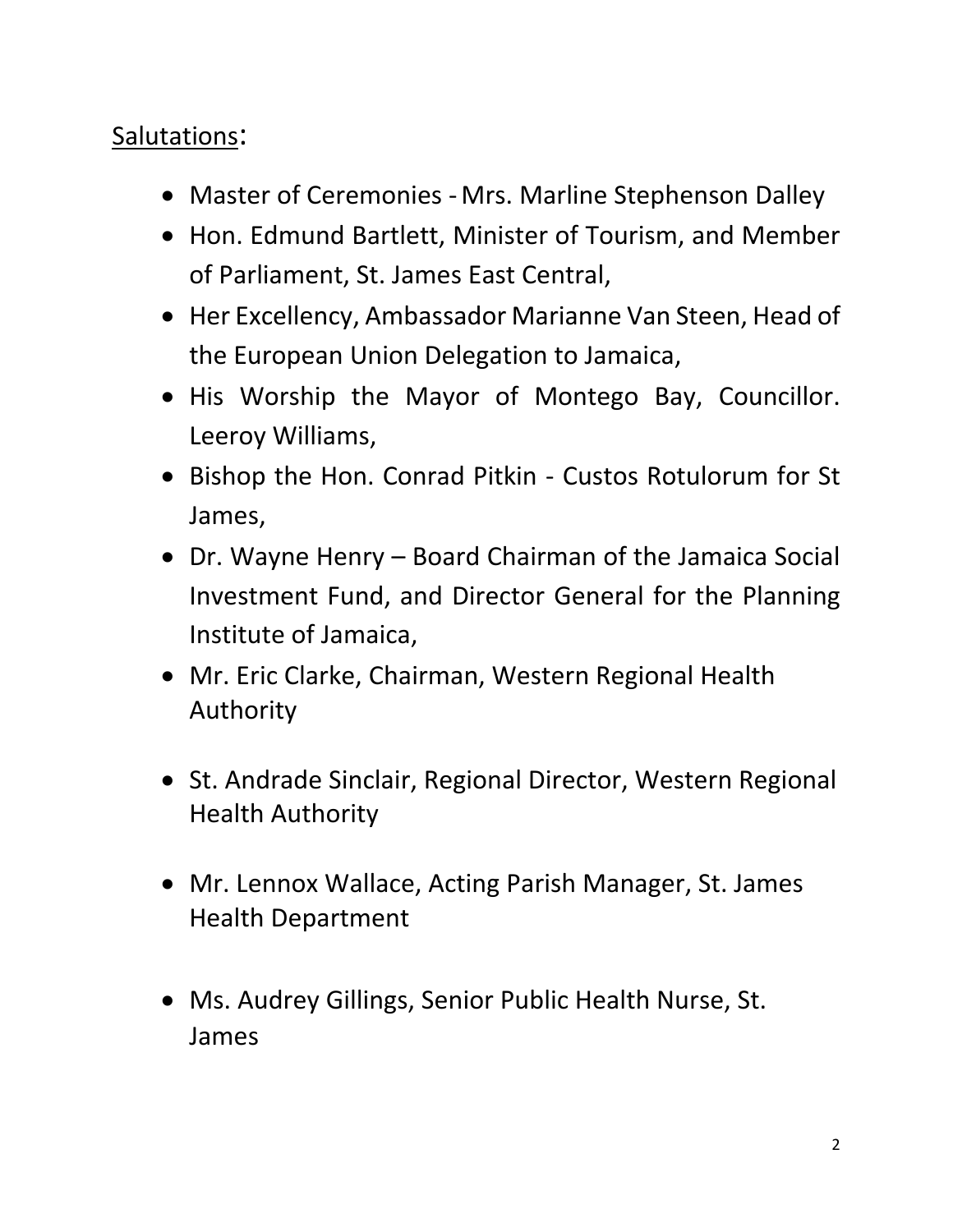- Members of Staff representing the St. James Health Department and the Barrett Town Health Centre
- Friends in the media

To our specially Invited Guests,

I bring you greetings on behalf of the Board, Management and Staff of the Jamaica Social Investment Fund.

I am honoured to be in St. James today, to demonstrate the JSIF's commitment to restore our communities to havens of hope. Two years ago, the JSIF announced its intention to spearhead a comprehensive Health Centre Expansion Programme, in collaboration with the Ministry of Health and Wellness, the European Union, and the residents of four communities in St. James, that have benefitted from this extensive Programme, under the fourth phase of the European Union's Poverty Reduction Programme (EU-PRP-IV).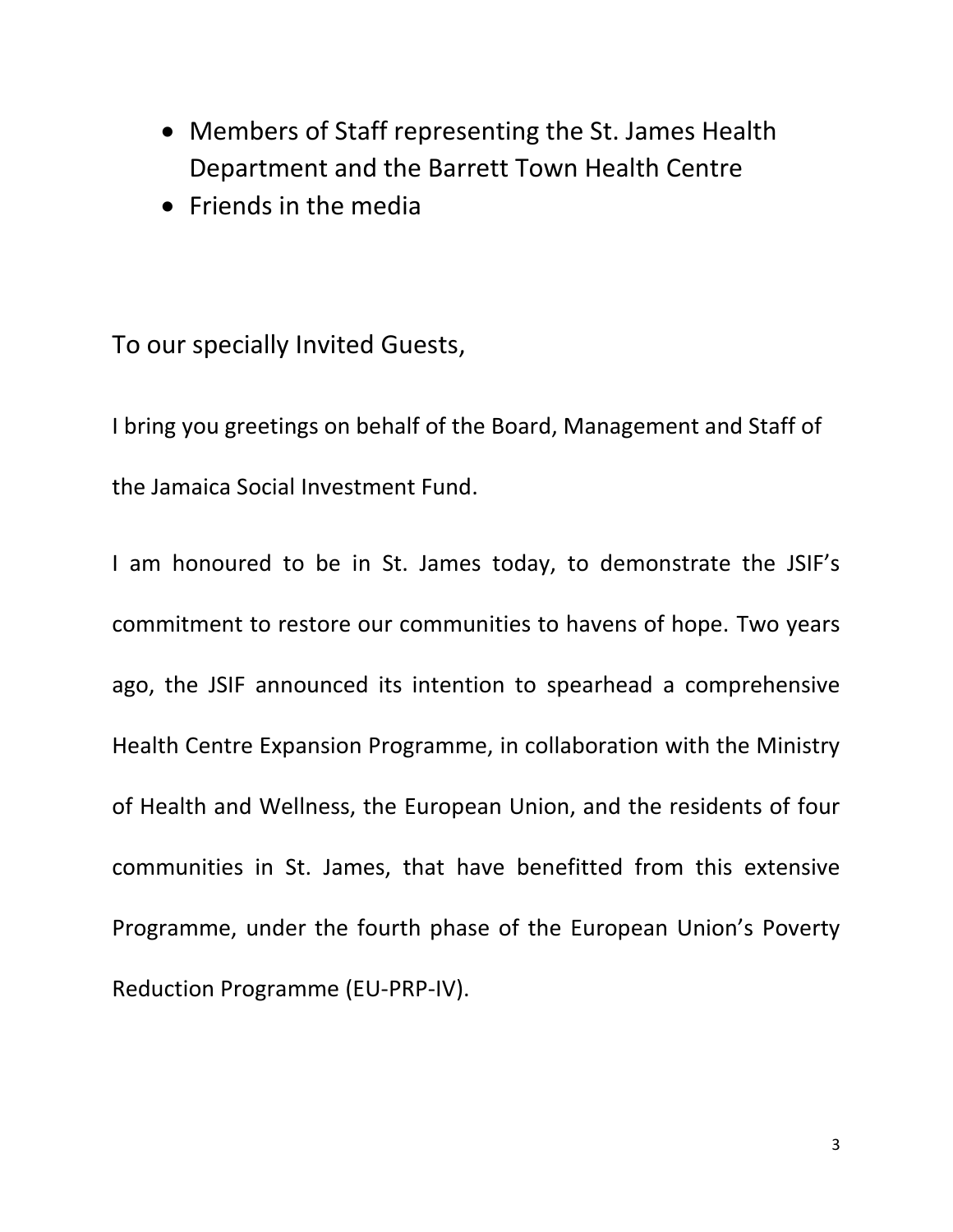It is indeed a pleasure for the JSIF to have been called upon, to be one of the partners on this mission, as the Government of Jamaica seeks to advance its vision for the island's public health infrastructure.

Through a total investment of J\$43.8 million Jamaican Dollars from the European Delegation, the Barrett Town Health Centre has received an improved health facility that will provide a better quality of service to the approximately nine thousand registered patients and thirteen health workers from the Ministry of Health & Wellness.

The myriad of problems that were being faced at this Health Centre were alleviated by construction of one Consultation room, two offices, a Records room, a Nebulization room, a Storage room, a Kitchenette, one staff bathroom, and Chain-link perimeter fencing. The existing waiting area was also expanded, and rehabilitation works undertaken to improve existing bathrooms, sections of the Main Building, and damaged external doors.